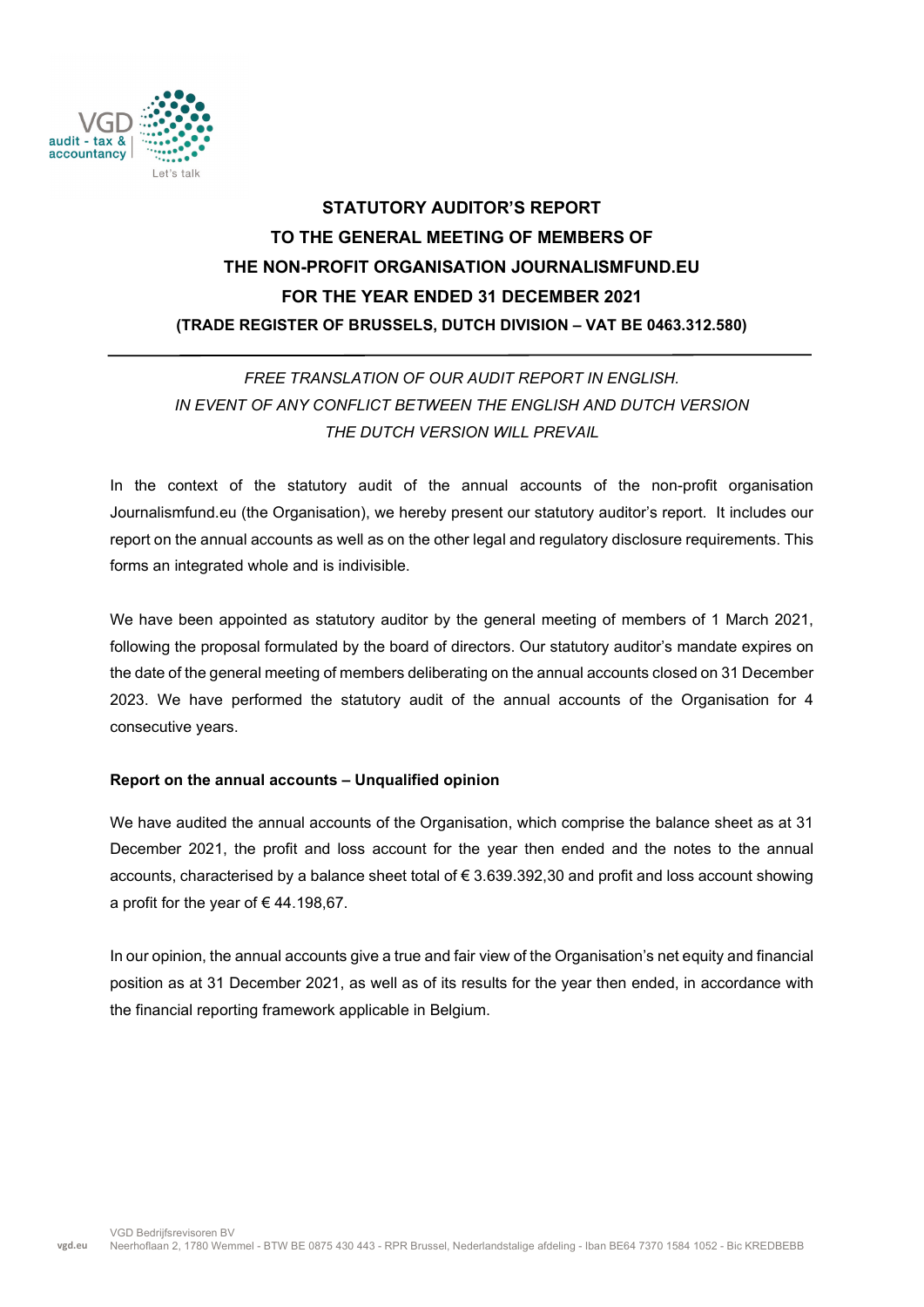

#### *Basis for unqualified opinion*

We conducted our audit in accordance with International Standards on Auditing (ISAs) as applicable in Belgium. Our responsibilities under those standards are further described in the *'Statutory auditor's responsibilities for the audit of the annual accounts'* section in this report. We have complied with all the ethical requirements that are relevant to the audit of annual accounts in Belgium, including those concerning independence.

We have obtained from the board of directors and the officials of the Organisation the explanations and information necessary for performing our audit.

We believe that the audit evidence we have obtained is sufficient and appropriate to provide a basis for our opinion.

### *Emphasis on a particular matter – COVID-19 crisis*

Without prejudice to the opinion expressed above, we draw attention to VKT-vzw 6.8 of the financial statements that mentions the identified effects of the health crisis COVID-19 on the year ended, as well as the expected effects on the company's future profitability and liquidity. The board of directors also mentions that it considers that sufficient measures have been taken to limit the negative impact as much as possible.

### *Responsibilities of the board of directors for the preparation of the annual accounts*

The board of directors is responsible for the preparation of annual accounts that give a true and fair view in accordance with the financial reporting framework applicable in Belgium, and for such internal control as the board of directors determines is necessary to enable the preparation of annual accounts that are free from material misstatement, whether due to fraud or error.

In preparing the annual accounts, the board of directors is responsible for assessing the Organisation's ability to continue as a going concern, disclosing, as applicable, matters related to going concern and using the going concern basis of accounting unless the board of directors either intends to liquidate the Organisation or to cease operations, or has no realistic alternative but to do so.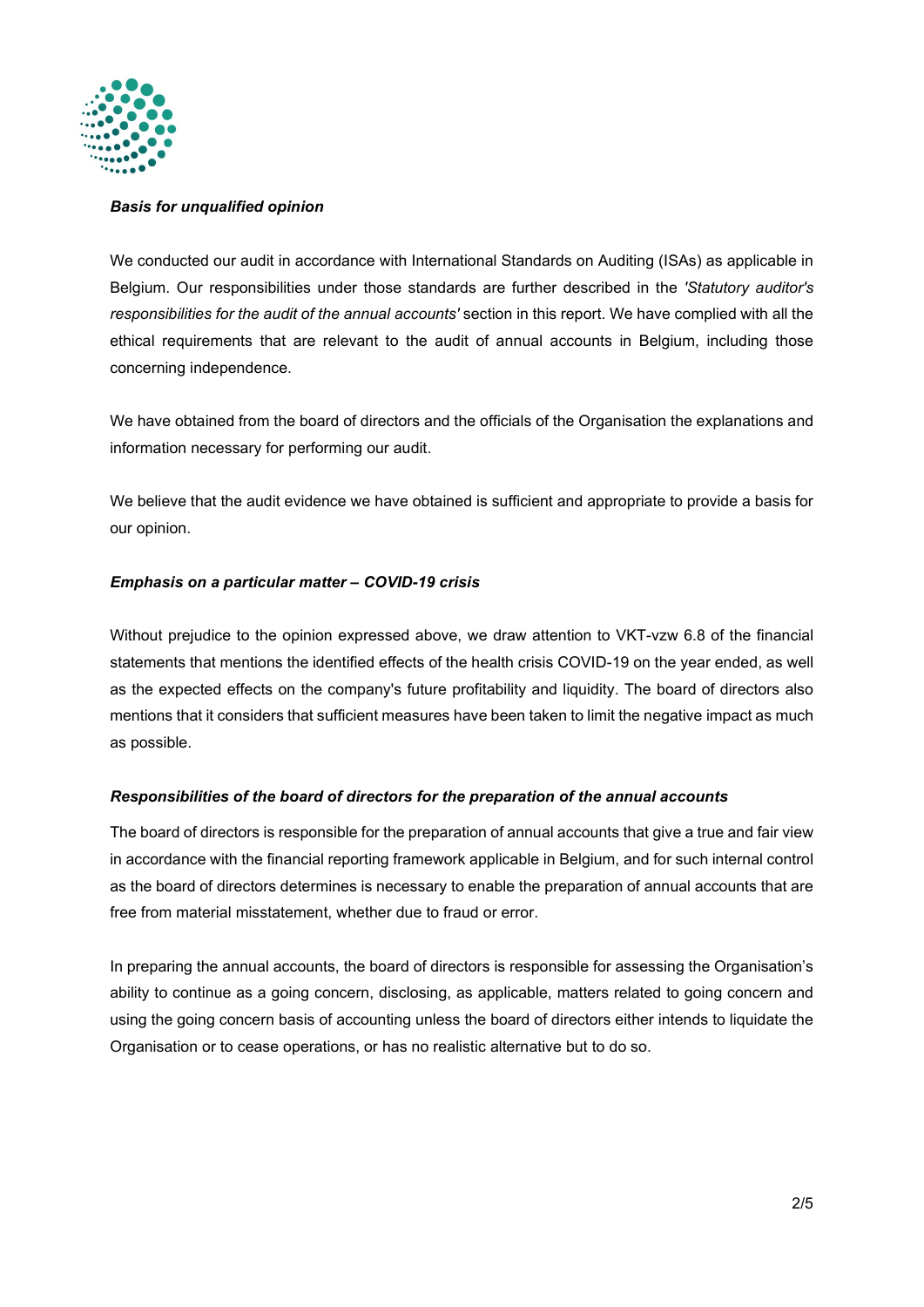

### *Statutory auditor's responsibilities for the audit of the annual accounts*

Our objectives are to obtain reasonable assurance about whether the annual accounts as a whole are free from material misstatement, whether due to fraud or error, and to issue a statutory auditor's report that includes our opinion. Reasonable assurance is a high level of assurance, but is not a guarantee that an audit conducted in accordance with ISAs will always detect a material misstatement when it exists. Misstatements can arise from fraud or error and are considered material if, individually or in the aggregate, they could reasonably be expected to influence the economic decisions of users taken on the basis of these annual accounts.

In performing our audit, we comply with the legal, regulatory and normative framework applicable to the audit of the annual accounts in Belgium. However, a statutory audit does not provide assurance as to the future viability of the Organisation neither to the efficiency or effectiveness with which the management body has or will conduct the Organisation's business. Our responsibilities with regard to the board of directors' use of the going concern basis of accounting are described below.

As part of an audit in accordance with ISAs, we exercise professional judgment and maintain professional skepticism throughout the audit. We also:

- Identify and assess the risks of material misstatement of the annual accounts, whether due to fraud or error, design and perform audit procedures responsive to those risks, and obtain audit evidence that is sufficient and appropriate to provide a basis for our opinion. The risk of not detecting a material misstatement resulting from fraud is higher than for one resulting from error, as fraud may involve collusion, forgery, intentional omissions, misrepresentations, or the override of internal control;
- Obtain an understanding of internal control relevant to the audit in order to design audit procedures that are appropriate in the circumstances, but not for the purpose of expressing an opinion on the effectiveness of the Organisation's internal control;
- Evaluate the appropriateness of accounting policies used and the reasonableness of accounting estimates and related disclosures made by the board of directors;
- Conclude on the appropriateness of the board of directors' use of the going concern basis of accounting and, based on the audit evidence obtained, whether a material uncertainty exists related to events or conditions that may cast significant doubt on the Organisation's ability to continue as a going concern. If we conclude that a material uncertainty exists, we are required to draw attention in our statutory auditor's report to the related disclosures in the annual accounts or, if such disclosures are inadequate, to modify our opinion. Our conclusions are based on the audit evidence obtained up to the date of our statutory auditor's report. However, future events or conditions may cause the Organisation to cease to continue as a going concern;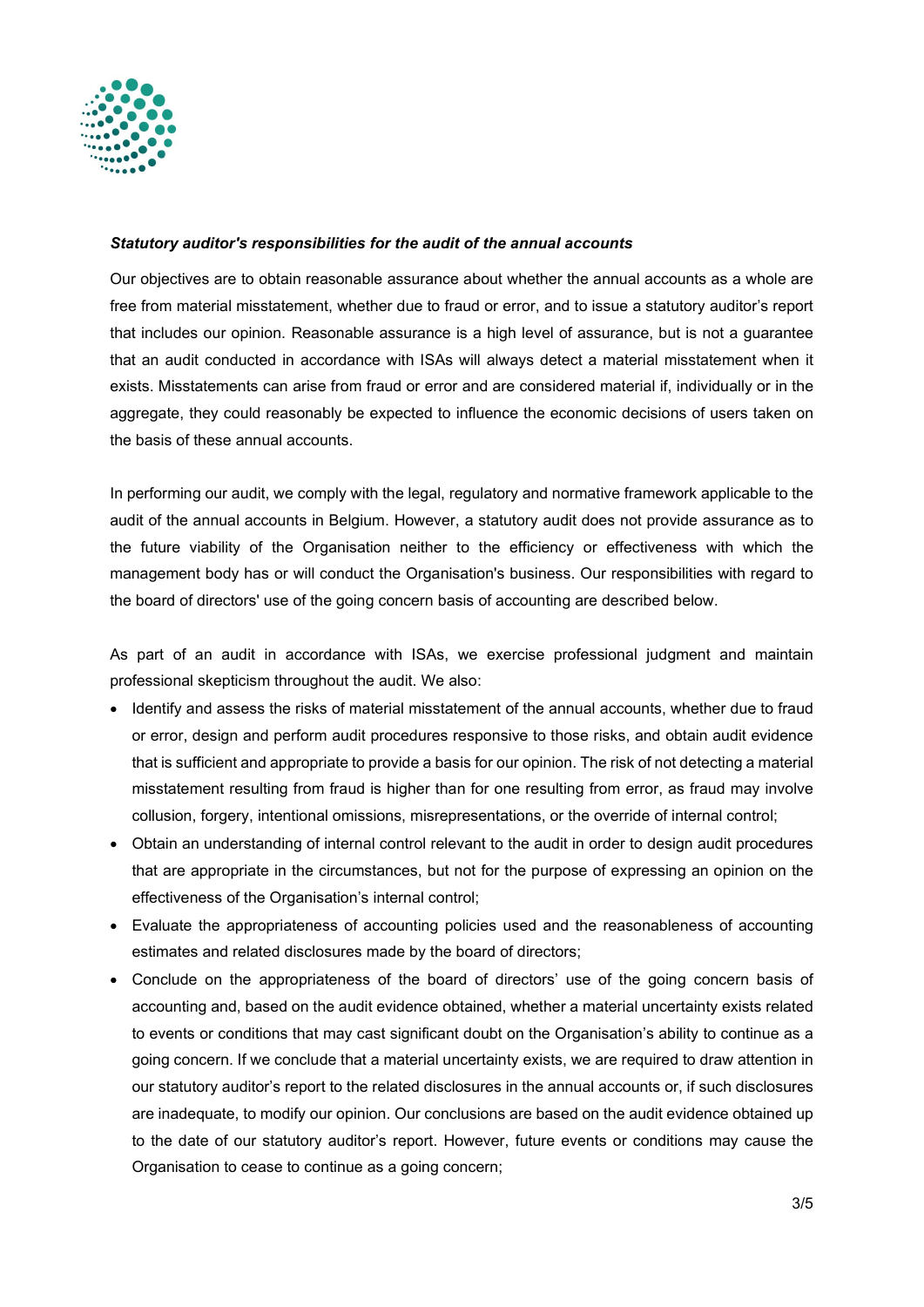

• Evaluate the overall presentation, structure and content of the annual accounts and whether the annual accounts represent the underlying transactions and events in a manner that achieves fair presentation.

We communicate with the board of directors regarding, among other matters, the planned scope and timing of the audit and significant audit findings, including any significant deficiencies in internal control that we identified during our audit.

# **Other legal and regulatory requirements**

# *Responsibilities of the board of directors*

The board of directors is responsible for the compliance with the legal and regulatory requirements regarding bookkeeping, with the Code of companies and associations and with the Organisation's bylaws.

# *Responsibilities of the statutory auditor*

In the context of our mandate and in accordance with the Belgian standard (version 2020) which is complementary to the International Standards on Auditing (ISAs) as applicable in Belgium, it is our responsibility to verify, in all material aspects, and compliance with certain provisions of the Code of companies and associations and with the Organisation's by-laws, as well as to report on these elements.

### *Statement related to independence*

Our audit firm and our network did not provide services which are incompatible with the statutory audit of annual accounts, and we remained independent of the Organisation during the terms of our mandate.

The fees related to additional services which are compatible with the statutory audit of annual accounts as referred to in article 3:65 of the Code of companies and associations were duly itemised and valued in the notes to the annual accounts.